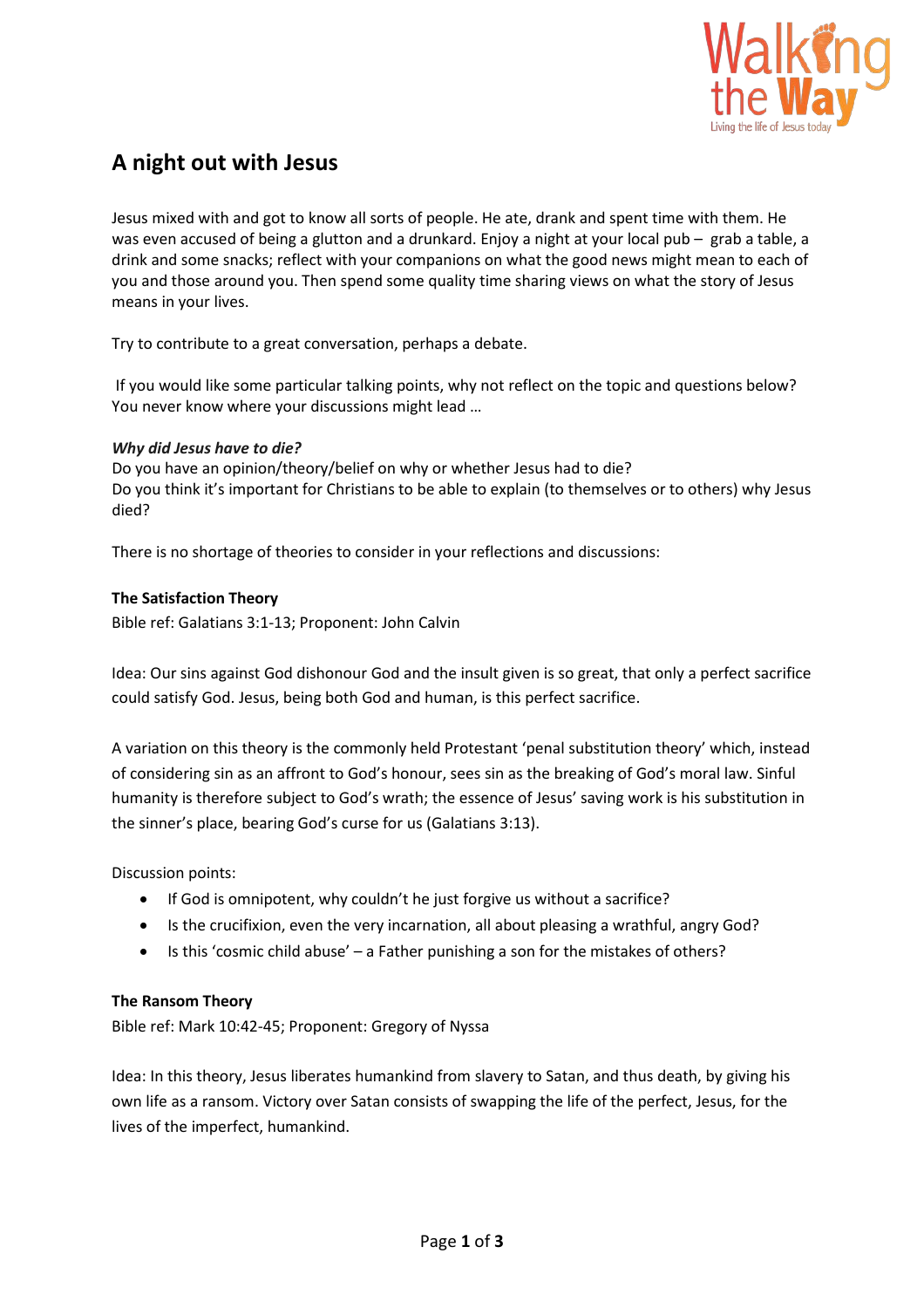A variation of this view is known as the 'Christus Victor' theory, and sees Jesus not used as a ransom but rather defeating the captor Satan in a spiritual battle and freeing enslaved humankind.

Discussion points:

- Did God have to suffer and die to defeat the devil? Isn't God omnipotent?
- Would God have to 'trick' the devil to win?
- Doesn't this make the whole incarnation/crucifixion all about the devil and not about God?

# **The Moral Influence Theory**

Bible ref: Matthew 16:24-26; Proponent: Paul Tillich

Idea: The real point of Jesus' obedience and death was to provide an example for humanity to follow – to stay faithful to one's convictions even in the face of injustice, brutality, and ignorance. The universe is structured to deal with consequences – and consequences are *not* punishment. They're just consequences. Jesus had to deal with the consequences of his actions and so do we.

Discussion points:

- Did Jesus have to die to be an example to us?
- Does this mean that the crucifixion didn't actually change anything?
- Does this underestimate the seriousness of our sin?

# **The Recapitulation Theory**

Bible ref: Romans 5:17-19; Proponent: Irenaeus

Idea: Christ is the new Adam, who systematically *undoes* what Adam did. Where Adam was disobedient and broke God's command concerning the fruit of the Tree of Knowledge, Christ was obedient even to death.

**Questions** 

- Does this theory presuppose a literal Adam?
- Does this let us off the hook?
- Does this answer why Jesus had to suffer?

### **Consider also …**

### **The Scapegoat Theory**

Human beings want what they see other human beings have, and this can lead to violence (read about [Cain and Abel\)](https://www.biblegateway.com/passage/?search=Genesis+4).

As human societies grew, they needed a release valve – a scapegoat mechanism – to let off the pressure of increasing rivalry and violence: an innocent, sacred victim is chosen, everyone's sin is piled onto the victim, and the victim is sacrificed, thus relieving the pressure of violence.